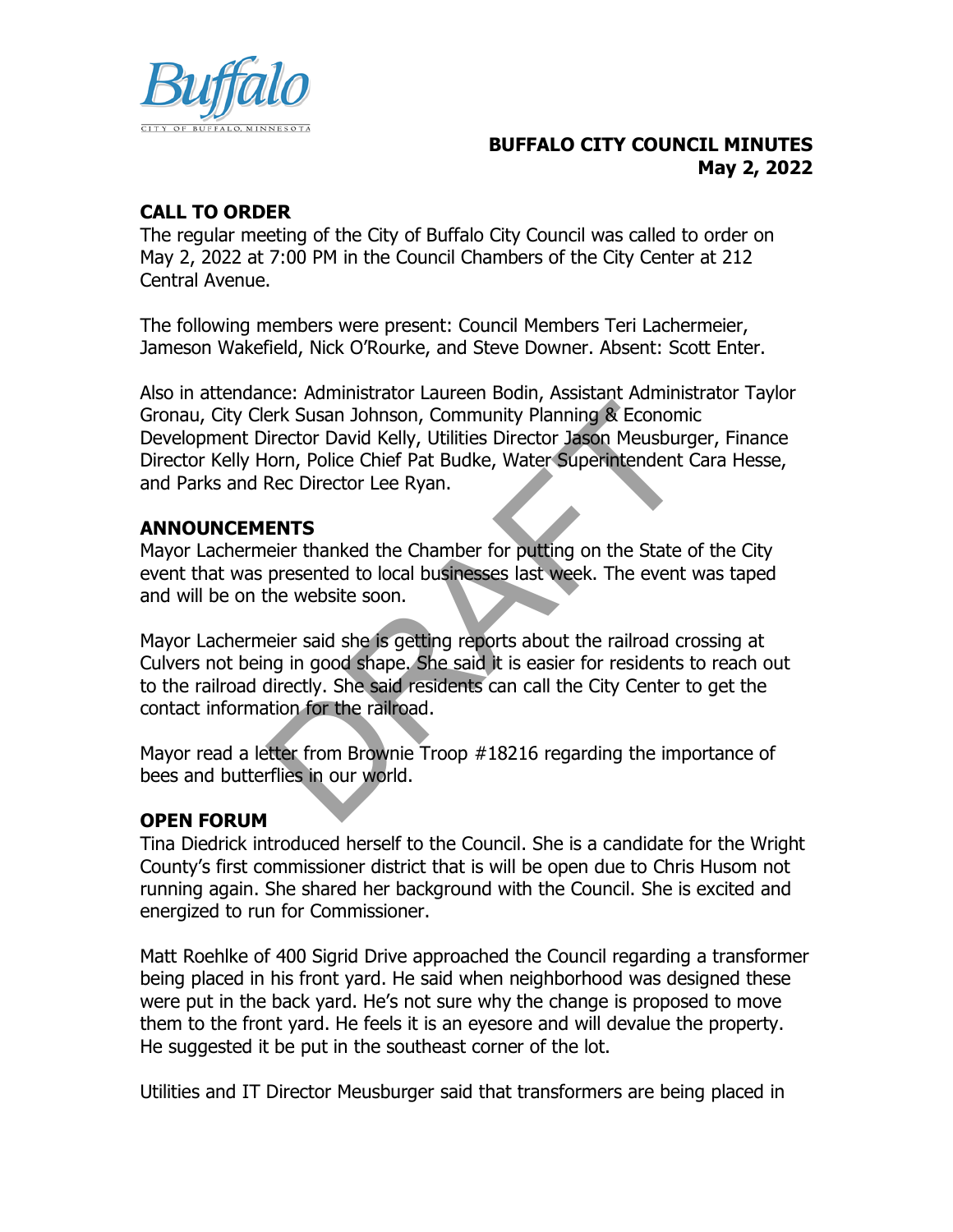May 2, 2022 City Council Meeting Minutes

the front yard for quicker response time. He said staff is still discussing the location with the property owners. He said access is important especially with fences.

Council Member Downer said he feels the trend is putting utilities on the street side for the reasons Meusburger mentioned. Generally putting things out front for access is the way to go to avoid issues down the road.

Amy Wittman of 1502 3rd Avenue South & Erin Walsh of 208 2nd Street NW stated they are representing a grass roots citizen group combination of Friends of the Community Center & Buffalo Arts Center. They are here to promote a fundraising event for the group. Wittman said that Rose of Second Hand Rose is having a Cheap Thrills Yard Sale on June 9-11 from 9:00 AM-5:00 PM & 12<sup>th</sup> 10:00 AM-3:00 PM. They are looking for donations. Contact Amy, Rose & David. They will pick up items for free.

Dan Pollack 507 Central Avenue asked that railroad contact information be posted on the city's website. He noted that he agrees with Matt on the transformer boxes. He feels they can block visibility and they are ugly. PM. They are looking for donations. Contact Amy, F<br>p items for free.<br>7 Central Avenue asked that railroad contact inform<br>ity's website. He noted that he agrees with Matt on<br>xes. He feels they can block visibility and they

### **AGENDA ADDITIONS**

6F. Recommendation for Hire – Consent Agenda Adjourn to Fire Department Ribbon Cutting on Wednesday, May 11 @ 5:00 PM

# **COUNCIL REPORTS AND RECOGNITION**

Student liaison Scherber said that last Friday was National College Decision Day. AVID classes went to Target Field and spring sports continue.

Council Member Wakefield recognized and thanked the clean-up days crew that worked last Friday and Saturday.

# **CONSENT AGENDA**

Approval of April 18 meeting Minutes Approval of Claims Listings

#### Council Meeting ~ 05/02/2022

| <b>Payroll Dates</b>      |                                    |            |     | <b>Paid Date</b>   |   |                      |               |
|---------------------------|------------------------------------|------------|-----|--------------------|---|----------------------|---------------|
| 04/03/2022-<br>04/16/2022 |                                    |            |     | 4/21/2022          |   | Payroll $=$          | \$286,096.21  |
| <b>A/P Check Runs</b>     | <b>EFT/DRAFTS</b><br><b>Checks</b> |            |     | Total              |   | <b>Check Numbers</b> |               |
| 4/21/2022                 | \$                                 | 128,625.64 | \$. | 17.450.41          |   | 146.076.05           | 126991-127008 |
| 4/27/2022                 | \$.                                | 230,098.36 | \$. | 744,290.73         | S | 974,389.09           | 127009-127116 |
|                           |                                    |            |     | <b>Grand Total</b> |   | 1,120,465.14         |               |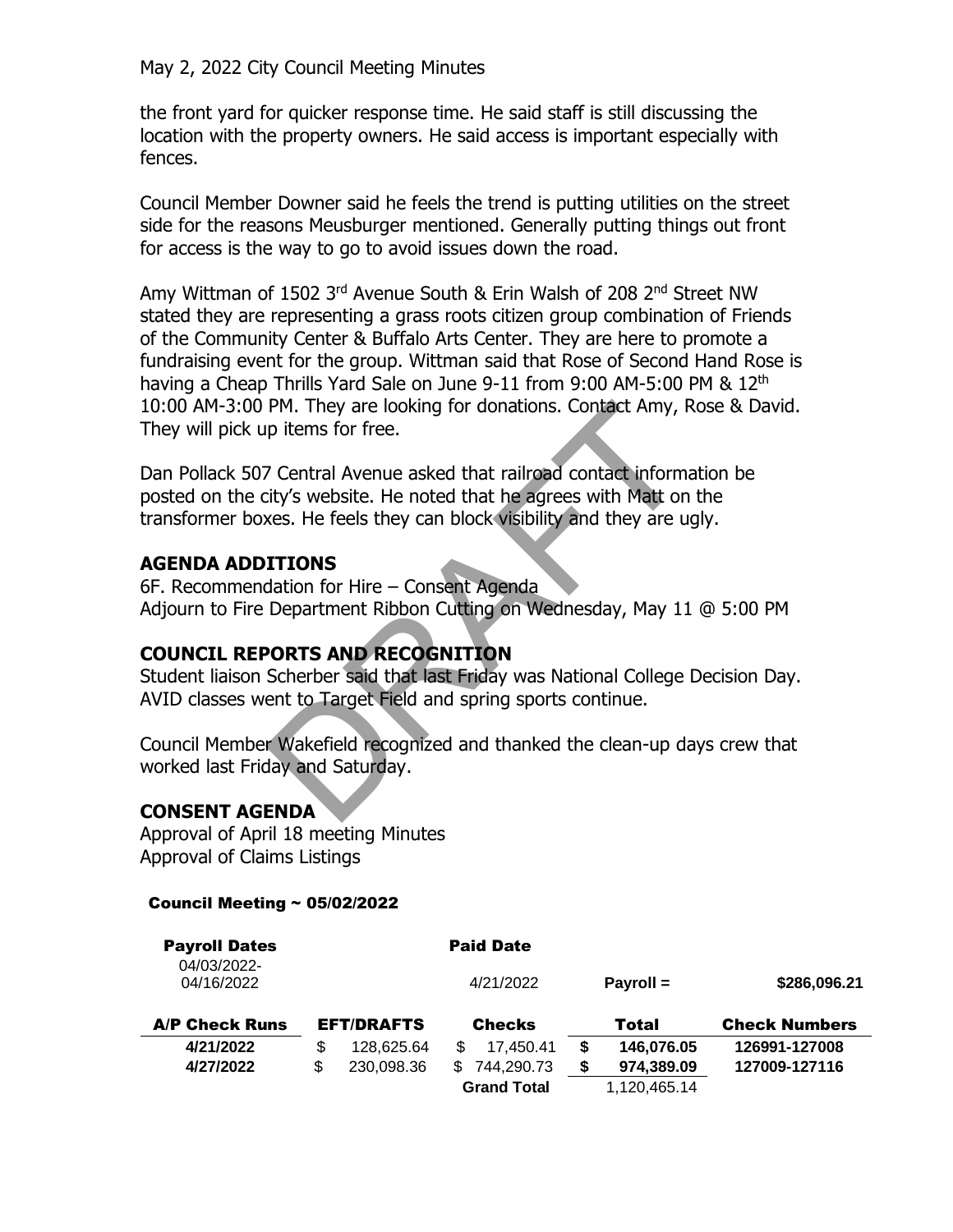Call for Hearing on Past Due Accounts

#### **PUBLIC HEARING MAY 16, 2022**

| <b>PROPERTY ID</b> | <b>ADDRESS</b>                     | <b>AMOUNT*</b> | <b>DESCRIPTION</b> |
|--------------------|------------------------------------|----------------|--------------------|
|                    | 103-124-004610 1724 Kestrel Circle | \$738.08       | Utilities          |
|                    | 103-163-002010 1800 11th Street NE | \$267.46       | Utilities          |
|                    |                                    | \$413.84       | Utilities          |

\*Amount plus interest at 6%. A \$40 filing fee has been included in the above amounts in the event they are not paid in full by November 30, 2022.

Personnel Matters

- Approve of hiring Elizabeth (Beth) Opheim as Engineering Technician
- Approve of Nels Anderson to fill Streets Assistant Superintendent Vacancy
- Approve of hiring Corissa Aronson as Finance Clerk
- Approve the hiring of Justin Utecht as Meter Reader

| <b>Personnel Matters</b>                                                  |                    |                                                                     |                      |                     |  |
|---------------------------------------------------------------------------|--------------------|---------------------------------------------------------------------|----------------------|---------------------|--|
|                                                                           |                    | Approve of hiring Elizabeth (Beth) Opheim as Engineering Technician |                      |                     |  |
| Approve of Nels Anderson to fill Streets Assistant Superintendent Vacancy |                    |                                                                     |                      |                     |  |
|                                                                           |                    |                                                                     |                      |                     |  |
|                                                                           |                    | Approve of hiring Corissa Aronson as Finance Clerk                  |                      |                     |  |
|                                                                           |                    | Approve the hiring of Justin Utecht as Meter Reader                 |                      |                     |  |
|                                                                           |                    |                                                                     |                      |                     |  |
| Council Member Downer moved to approve of the consent agenda, seconded by |                    |                                                                     |                      |                     |  |
| Council Member O'Rourke.                                                  |                    |                                                                     |                      |                     |  |
|                                                                           |                    |                                                                     |                      |                     |  |
| <b>Jameson Wakefield</b>                                                  | <b>Scott Enter</b> | Teri Lachermeier                                                    | <b>Nick O'Rourke</b> | <b>Steve Downer</b> |  |
|                                                                           |                    |                                                                     |                      |                     |  |
| Aye                                                                       | Absent             | Aye                                                                 | Aye                  | Aye                 |  |
| Motion carries 4-0.                                                       |                    |                                                                     |                      |                     |  |
| <b>OLD BUSINESS</b>                                                       |                    |                                                                     |                      |                     |  |
| <b>Ordinance No. 2022-2 Amending Section 16-2 Conservation Measures</b>   |                    |                                                                     |                      |                     |  |
|                                                                           |                    |                                                                     |                      |                     |  |
| Water Superintendent Hesse recommended the adoption of Ordinance 2022-2   |                    |                                                                     |                      |                     |  |
| Amending Section 16-2 Conservation Measures.                              |                    |                                                                     |                      |                     |  |
|                                                                           |                    |                                                                     |                      |                     |  |

# **OLD BUSINESS**

# **Ordinance No. 2022-2 Amending Section 16-2 Conservation Measures**

Council Member Downer said this was discussed recently. Council Member Wakefield said the new times make more sense.

Council Member Downer moved to approve of Ordinance 2022-2 Amending Section 16-2 Conservation Measures, seconded by Council Member Wakefield.

| Jameson Wakefield | Scott Enter | Teri Lachermeier | Nick O'Rourke | <b>Steve Downer</b> |
|-------------------|-------------|------------------|---------------|---------------------|
| Ave               | Absent      | Ave              | Ave           | Ave                 |

Motion carries 4-0.

Council Member Wakefield asked Hesse about watering seed/sod and if she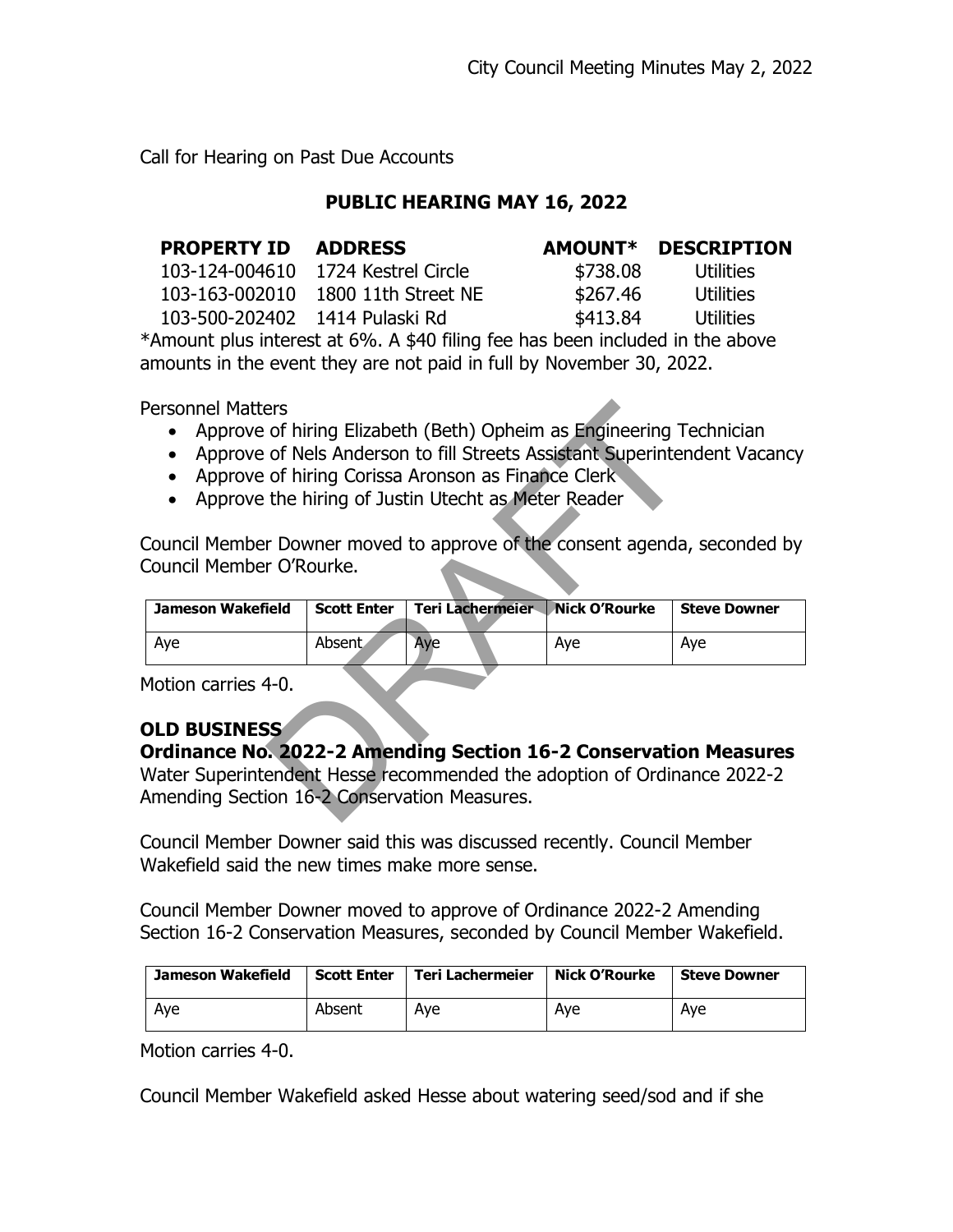would explain that process. Hesse said that the Water Department will be issuing 30-day exemptions for watering of new seed/sod. Residents can contact the Water Department or City Center Staff for the permit and to discuss the process.

### **Adopt Resolution 2022-14 Layout Approval for State Project 8604-37, TH 25 Reconstruction Project**

Consulting City Engineer Kannas reviewed the project's history to this point. He mentioned the public meeting in March with property owners to gain feedback which offered an online option to view the project. Overall, the project was well received.

There was a concern about loss of parking on Highway 25 south of Montrose Boulevard on the west side. Property owners in this area rely on this parking for visitors and service and delivery vehicles as they have short driveways and no access to the rear of their property. After conversations with MNDOT it was deemed accessible to remove this portion of the left turn lane to be able to accommodate on street parking.

Final design and bidding documents need to be in by the end of this year. He is already talking with MNDOT to preorder materials due to the length of lead time on materials.

Kannas recommended that the Council approve of Resolution 2022-14 Layout Approval for State Project 8604-37. This would be the formal adoption of the project.

Mayor appreciates staff working with property owners, safety features in place, the lake access and making things more friendly to the downtown businesses. She likes the plan and is happy with it. Kannas said the safety of the area and crossing Highway 25 was a very important piece of the project. Closing the entrance from Highway 25 into Sturges Park by the gate is also a part of the project. vice and delivery vehicles as they have short drivew<br>have of their property. After conversations with MNDC<br>ible to remove this portion of the left turn lane to be<br>on street parking.<br>d bidding documents need to be in by the

Council Member Wakefield asked about an underpass for pedestrians in median area. Kannas said in studying the underpass option it would have to be south of 2<sup>nd</sup> Street by the triangle. Cost was half a million plus. Based on location he didn't feel it would get used. Most people go the shortest path of least resistance.

Council Member Downer asked when bids would come in. Kannas said likely the end of 2022 early 2023 with construction in 2023. Downer also asked if inflation is built into bids. Kannas said estimates are a few months old already and there will be an opportunity for them to rise.

Council Member Wakefield moved to adopt Resolution 2022-14 Layout Approval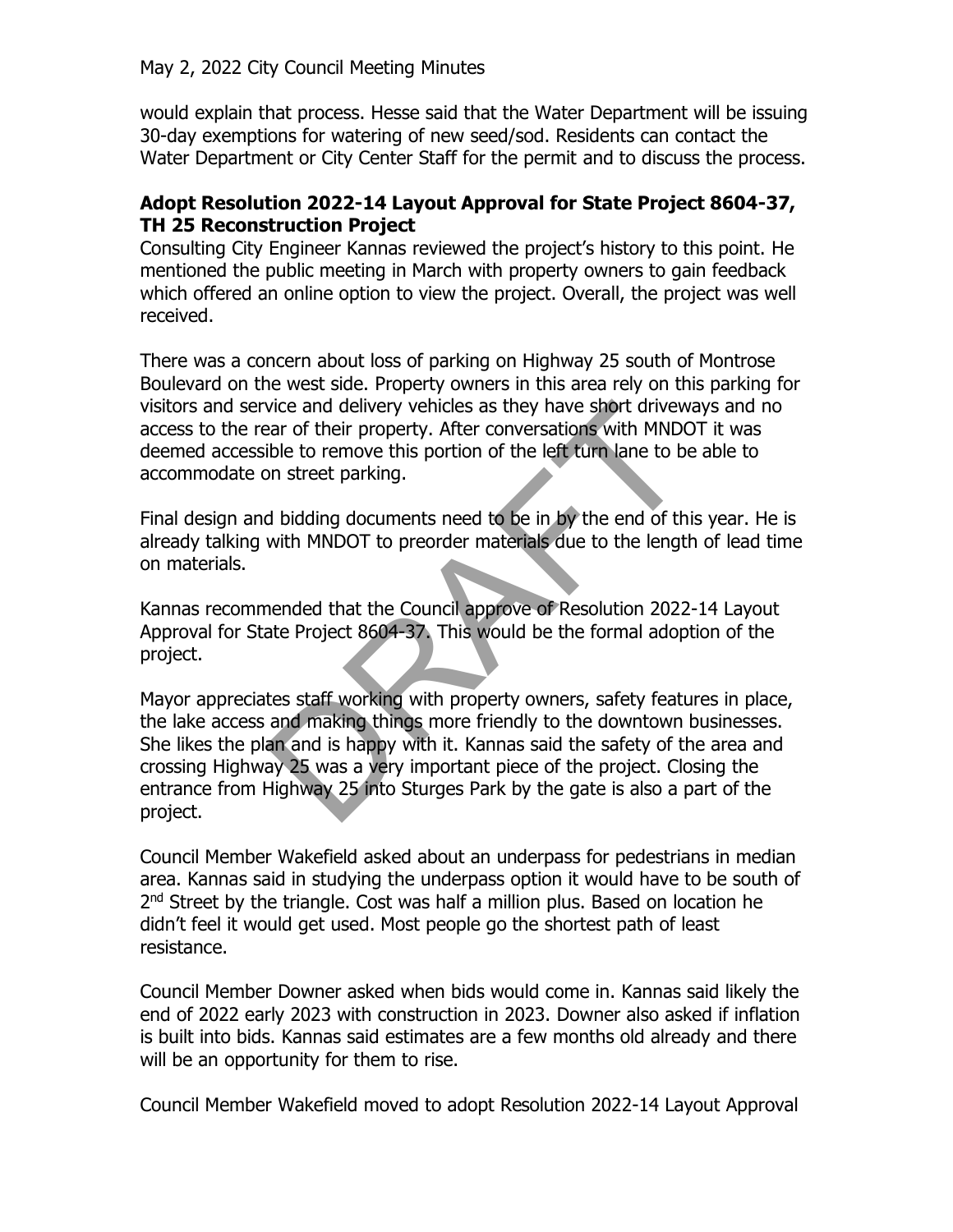for State Project 8604-37, Council Member Downer seconded.

| Jameson Wakefield | <b>Scott Enter</b> | Teri Lachermeier | Nick O'Rourke | <b>Steve Downer</b> |
|-------------------|--------------------|------------------|---------------|---------------------|
| Aye               | Absent             | Ave              | Ave           | Ave                 |

Motion carries 4-0.

# **NEW BUSINESS**

### **Division Street from TH 25 to First Avenue NE, Reconstruction**

Consulting Engineer Kannas said the scope of the project is to replace pavers in roadway with asphalt. Will maintain pavers in sidewalk. Project scope is to keep existing curb and sidewalk in place as much as possible. The watermain is 1930's cast iron. There is no sanitary sewer in project area as that is in the alleys. The project is looking at removing bump outs in the middle of the block and add parking spaces. The trees aren't doing well and with excavation they will plan to remove them. Property owners have been notified and sent a survey, with an open house scheduled next week. In the middle of the block.<br>The trees aren't doing well and with excavation the<br>Property owners have been notified and sent a surviceduled next week.<br>Reflecting of that street is unique. She asked that if if<br>also keep some

Mayor thinks the feeling of that street is unique. She asked that if business owners want to keep some of the esthetics such as pavers, the bump out, please take that into consideration. Council Member O'Rourke said he feels it is part of character of the street.

Resident Meredith Johansen commented regarding the bump outs. She said that sometimes it is difficult to see pedestrians and the bump out gives a logical place to cross the street.

Council Member Downer wondered if the trees would be replaced.

Kannas asked for direction from the Council to proceed with design and to receive bids.

Council Member Downer asked if this project is in the budget. Administrator Bodin said it is not, but the ARPA funds are allowable for this.

Council Member Downer moved for staff to move forward on the concept plan and bring the plan back to the Council for final decision, Council Member Wakefield seconded.

| Jameson Wakefield | <b>Scott Enter</b> | Teri Lachermeier | Nick O'Rourke | <b>Steve Downer</b> |
|-------------------|--------------------|------------------|---------------|---------------------|
| Aye               | Absent             | Ave              | Ave           | Ave                 |

Motion carries 4-0.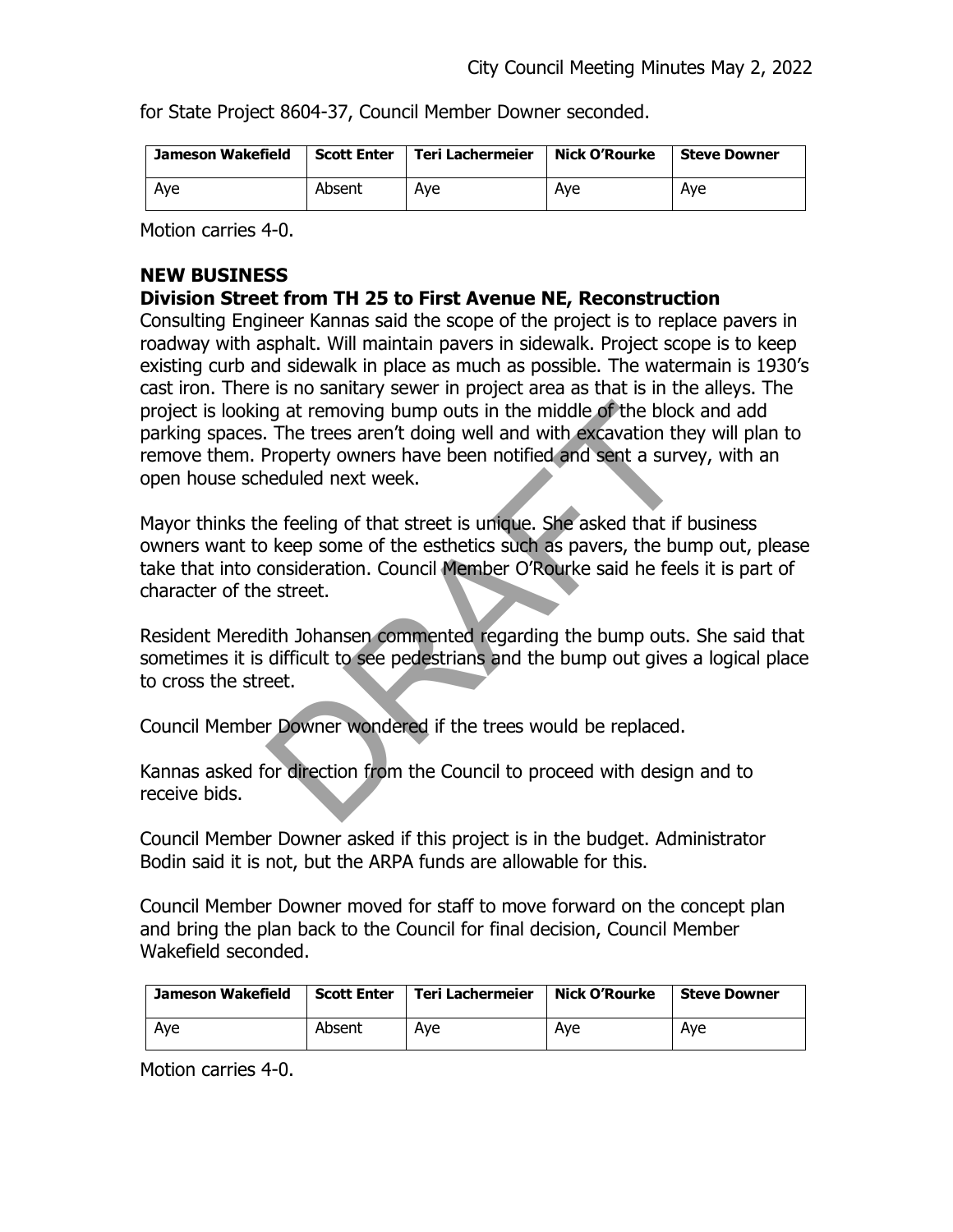#### **Adoption of Resolution 2022-13 Electing Standard Allowance Available Under the Revenue Loss Provision of the Coronavirus Local Fiscal Recovery Fund Established Under the American Rescue Plan Act 13**

Finance Director Horn gave background on ARPA. Buffalo was awarded just under \$1.8 million. She described eligible uses per the Treasury guidance.

ARPA Final Rule allows election of standard allowance of up to \$10 million in lost public sector revenue. It allows flexibility and streamlines reporting to the Treasury. It does not preclude use on water, sewer, and broadband infrastructure. Horn recommends adoption of Resolution 2022-13 Electing Standard Allowance Available Under the Revenue Loss Provision of the Coronavirus Local Fiscal Recovery Fund Established Under the American Rescue Plan Act 13.

# Designated Uses

Water Reclamation Pre-Treatment Improvements

- \$ 870,070 Construction Contract MN Mechanical Solutions
- \$ 179,930 Indirect Cost Budget (engineering, admin, contingency)
- \$ 100,000 HACH Analyzer Component
- \$1,150,000 Total Project Budget
- \$167,078 Costs to date (engineering and HACH analyzer)
- Potential additional funding from Wright County ARPA Funds
	- Award 50% match up to \$597,000

Bulk Water Filling Station

- \$ 68,760 Purchase, install and setup
- \$ 25,000 Requested for concrete driveway

Mayor asked how staff can show this in a transparent format. Horn said she is asking Council to give approval for each project before moving forward on projects. She would bring each project to the Council for approval on spending. Questions can be answered in public, and staff can get direction. She noted that we have until 2024 to obligate funds and 2026 to use them. ison Pre-Treatment Improvements<br>
770 – Construction Contract – MN Mechanical Solution<br>
770 – Construction Contract – MN Mechanical Solution<br>
<u>700 –</u> HACH Analyzer Component<br>
78 Costs to date (engineering and HACH analyzer)

Council Member Downer said he liked bringing projects to Council for knowledge. He feels the Water/Wastewater projects are well targeted. Staff can bring priorities to Council for approval.

Council Member Downer moved to approve of Resolution 2022-13 Electing Standard Allowance Available Under the Revenue Loss Provision of the Coronavirus Local Fiscal Recovery Fund Established Under the American Rescue Plan Act 13, Council Member O'Rourke seconded.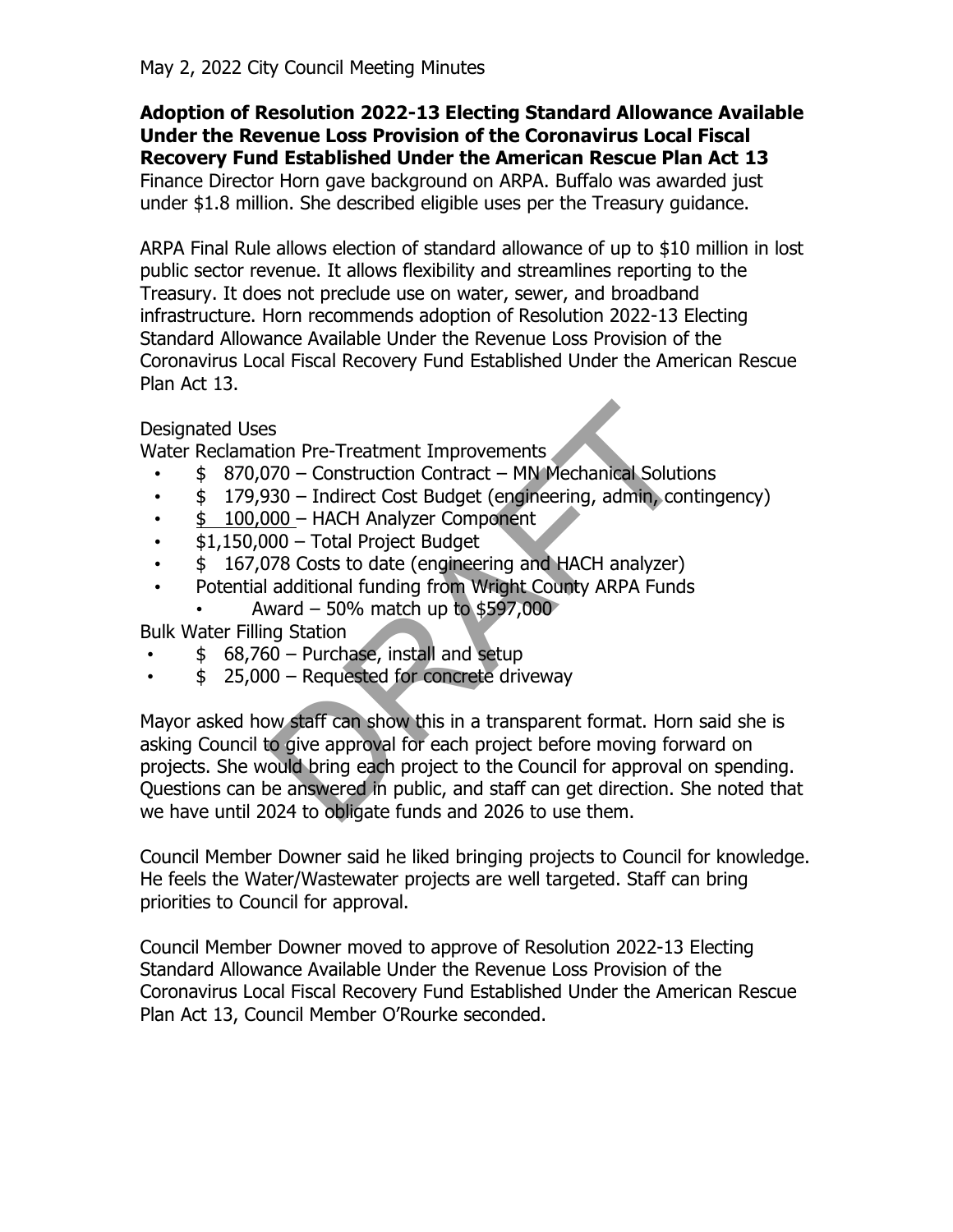| Jameson Wakefield | <b>Scott Enter</b> | Teri Lachermeier | Nick O'Rourke | <b>Steve Downer</b> |
|-------------------|--------------------|------------------|---------------|---------------------|
| Aye               | Absent             | Ave              | Ave           | Ave                 |

Motion carries 4-0.

Horn said that the City has completed an application for Wright County ARPA funds. Staff will come back to the Council if that money is received because that will change available funds.

Horn reviewed the following list of potential uses for the funding.

- \$340,000-Division Street Reconstruction
- \$633,400 West Pulaski Grinder Station Project
- \$ 25,000 Concrete Driveway for Filling Station
- \$132,000 Public Safety Vehicles (CIP)
- \$ 17,000 Water Treatment Plant Reclaim Pumps
- 2022 Street Maintenance Project
- 2022 CIP Equipment Purchases

### **Approve of Out of State Travel for Education Conference for Senior Accountant Chrissie Estrada**

Finance Director Horn reported that Senior Accountant Estrada was awarded a scholarship to attend the GFOA annual conference in Austin Texas. The registration fee is covered by the scholarship. Staff is recommending the City cover her airfare and lodging. The Personnel Policy supports education and training related to the employee's job description and has previously reimbursed staff for national conference expenses. O Concrete Driveway for Filling Station<br>
D Public Safety Vehicles (CIP)<br>
O Water Treatment Plant Reclaim Pumps<br>
eet Maintenance Project<br>
Pequipment Purchases<br>
Let **of State Travel for Education Conference fo**<br> **hrissie Est** 

Council Member Downer moved approval of the out of state travel expenses for Estrada to the GFOA conference in Austin, Texas in the amount of \$1,448.19 for travel and lodging, Council Member O'Rourke seconded.

| Jameson Wakefield | <b>Scott Enter</b> | <b>Teri Lachermeier</b> | Nick O'Rourke | <b>Steve Downer</b> |
|-------------------|--------------------|-------------------------|---------------|---------------------|
| Aye               | Absent             | Ave                     | Ave           | Ave                 |

Motion carries 4-0.

### **Determine 2023 Budget Workshop Dates**

Finance Director Horn asked if Council would concur with the proposed dates for budget workshops.

- 1). Tuesday, June 21st 5pm
- 2). Monday, August 1st 5pm
- 3). Monday, November 21st 5pm